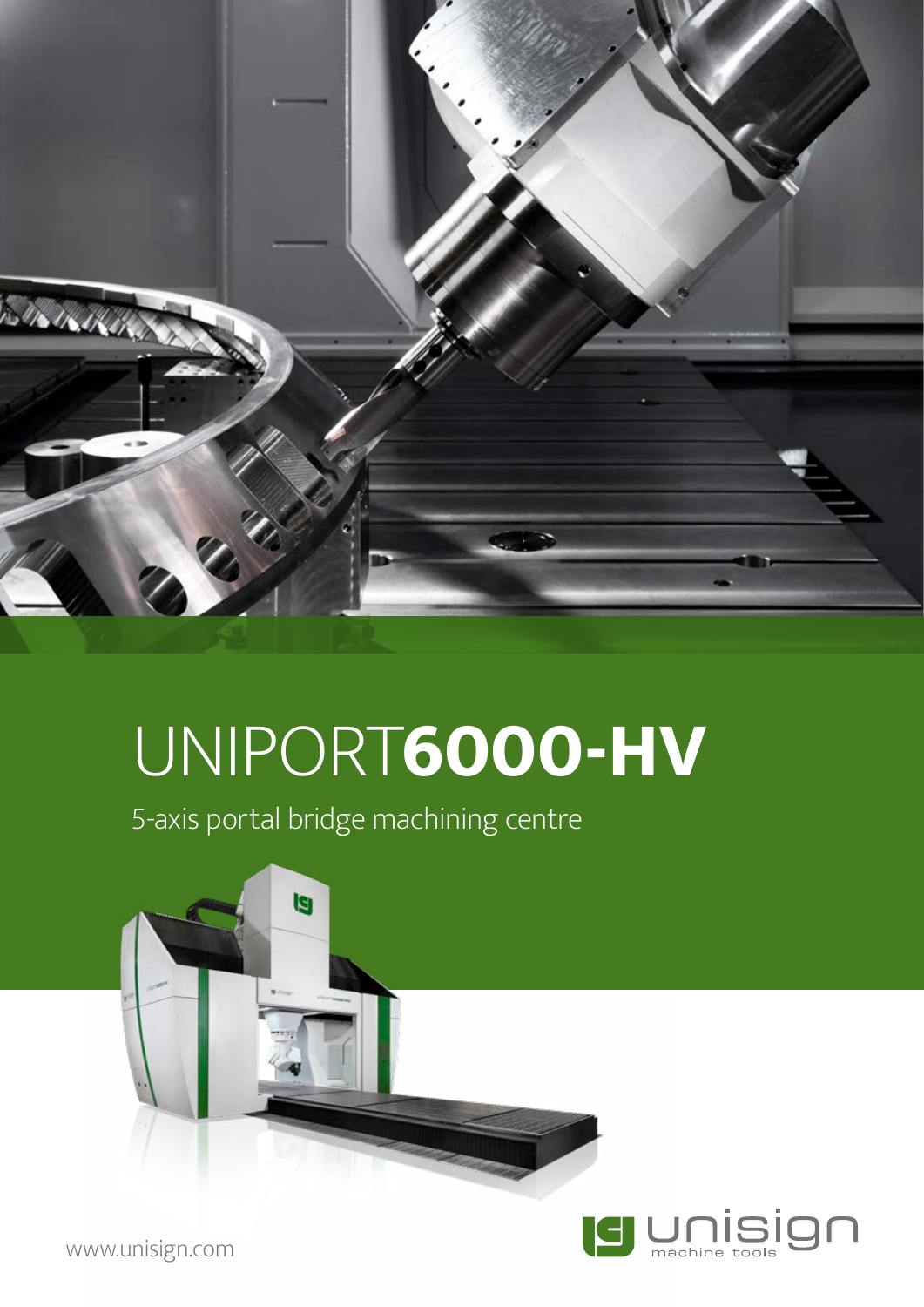# **Economical** and versatile manufacturing

**The UNIPORT 6000-HV (horizontal/ vertical) is a truly cost-effective choice for 5-axis machining of large components. In addition to its generous daylight opening, the machine features a tilting nutator head. The spindle can travel through an angle of 100° in both directions, going from a vertical plane to 10° above horizontal for even the most extreme machining angles.** 

The machine combines 5 axis, flexibility, precision, performance and maximum reliability. That makes it ideal for nearly any machining task and market segment including aerospace, general machining, oil & gas, energy, truck and train. Coupled with outstanding price/performance, this compact portal machine is truly flexible.

#### **2-axis nutator head**

The powerful 2-axis nutator head has a host of productivity features that make it an exceptionally versatile machining centre. What sets it apart is the large horizontal and vertical opening for machining extremely large parts on a compact portal machine. This is further enhanced by the point of rotation of the head, which ensures that the full height of the working area is available in both vertical and horizontal orientations.

Able to machine any angle or plane without restriction, the machine with its 2-axis head and cross slide construction is well designed using proven technology. The drive for the continuously variable B-axis and C-axis is cooled to enhance thermal performance and maintain accurate

UNIPORT 6000-HV; full 5-axis machining for all types of materials



UNIPORT 6000-HV 5-axis calibrating station www.unisign.com

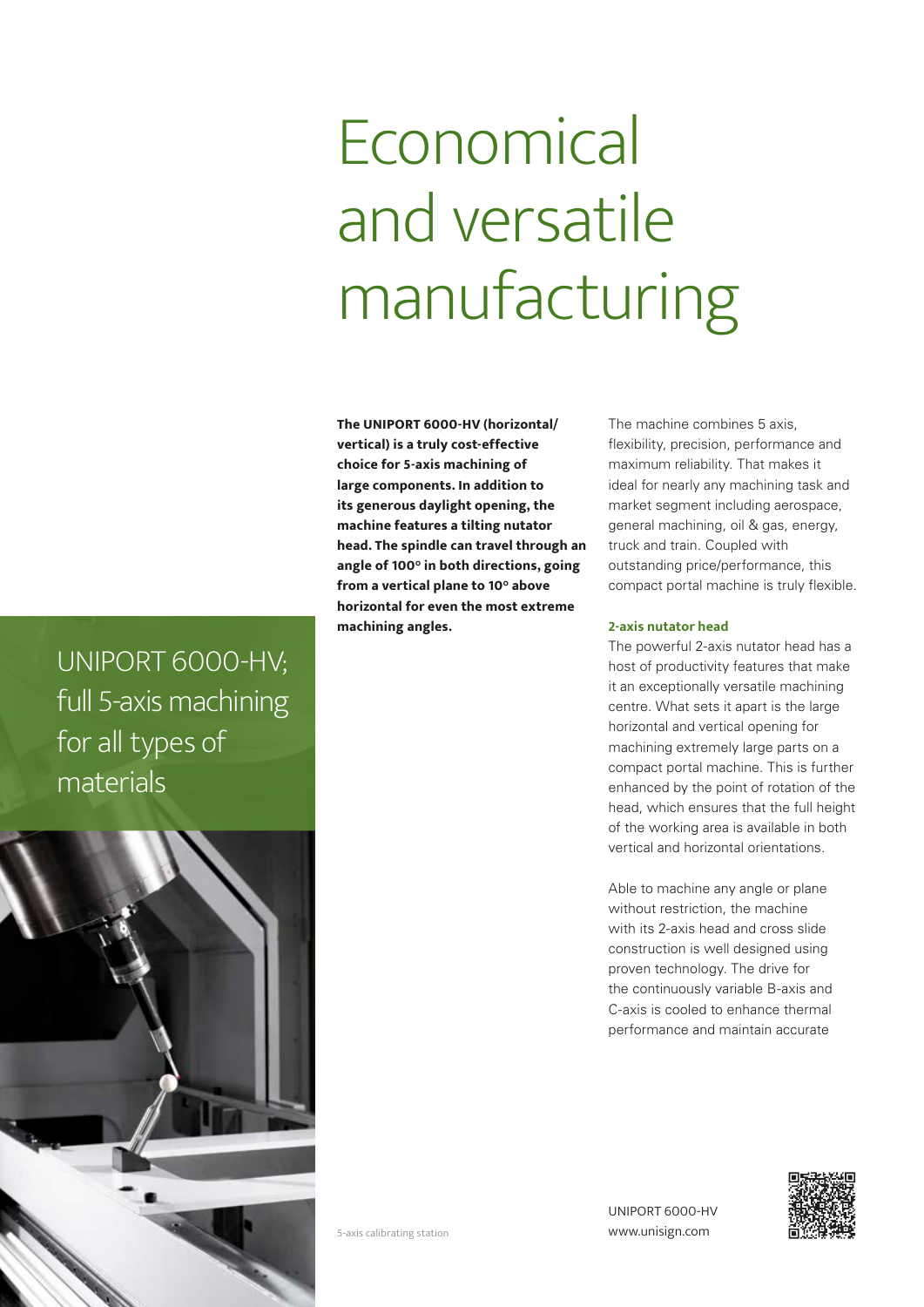

### **Highlights**

- Maximum working area; smallest footprint
- Efficient machining of large components
- 5 axis
- High dynamics

Machining of slewing bearing

positioning. The powerful standard spindle with 73 kW, 7.000 rpm and 700 Nm can meet all machining challenges head on. Optional is an 82 kW, 15.000 rpm and 391 Nm for high speed machining. In this case, the machine is configured with raised guide ways and side walls to contain the generously created amount of chips. The dynamic proporties of the machine are also outstanding.

#### **Work pieces are easy to change**

The UNIPORT 6000-HV is installed into the factory floor. The low step makes getting on to the table extremely easy to change work pieces. The work area is versatile too: the entire area can be used for one large piece, or the two stations can be separated by a screen for pendulum machining.

UNISIGN... your partner in productivity!



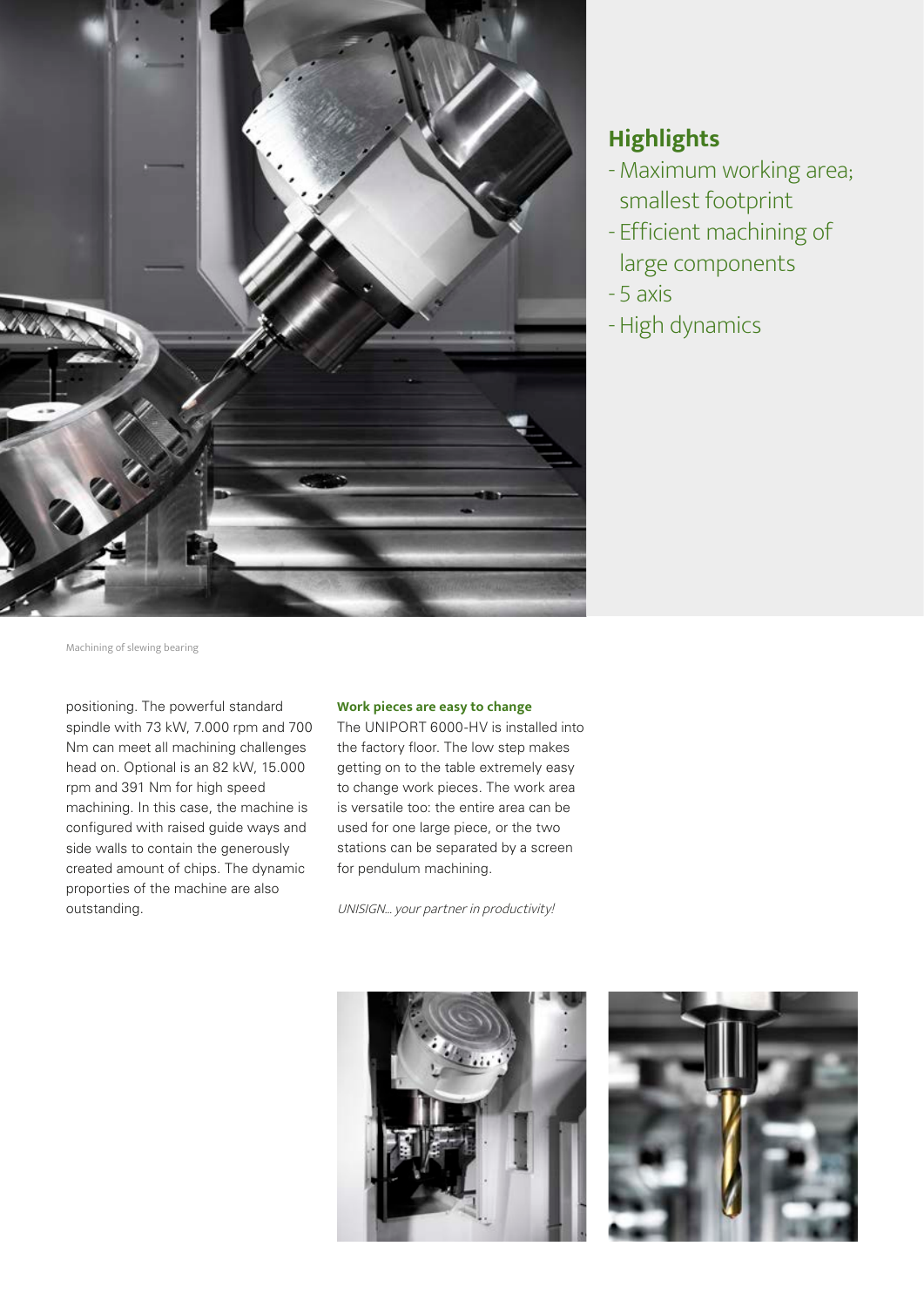The UNIPORT 6000-HV offers maximum flexibility; ideal for large components



Production of machine base frame

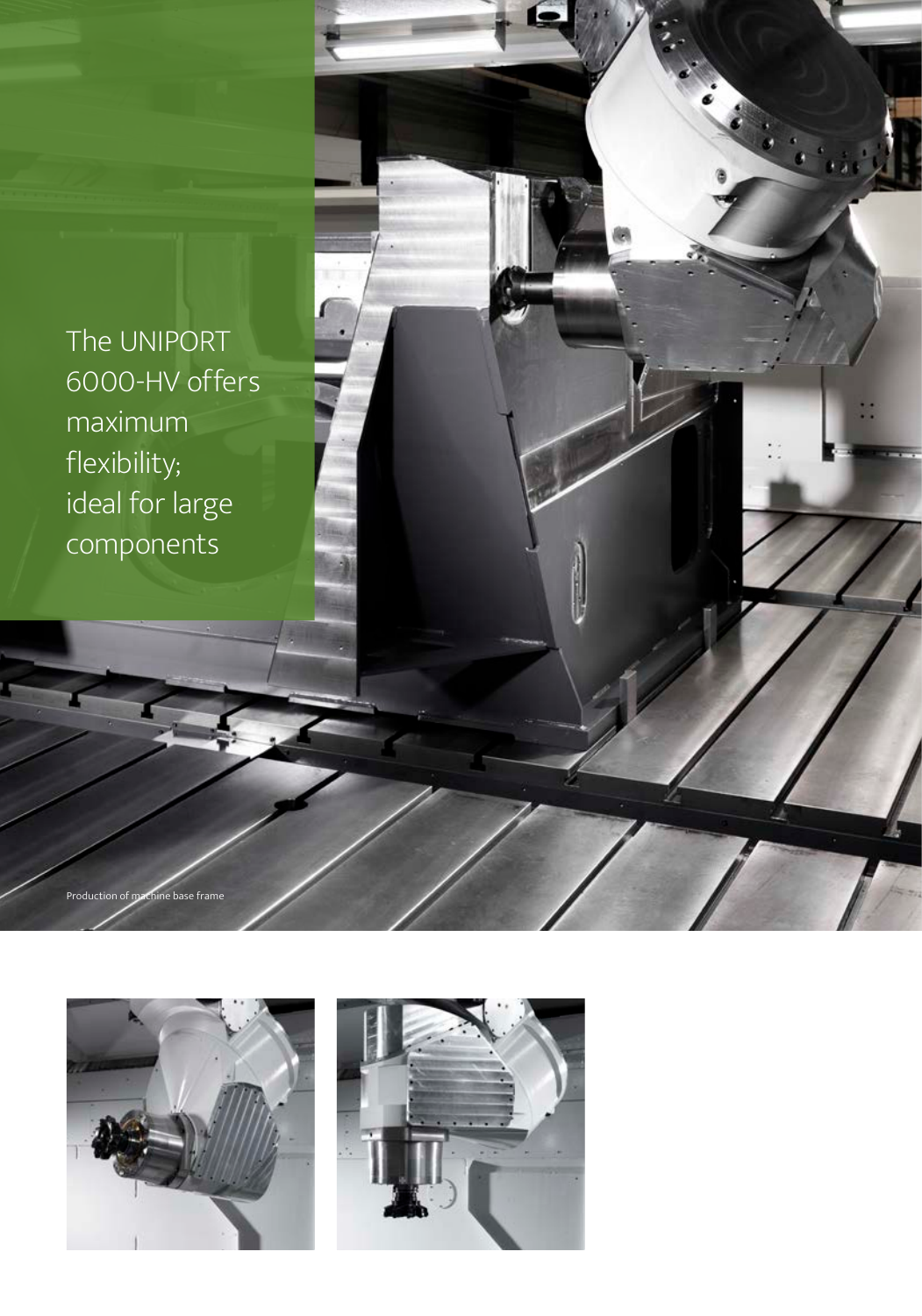# technical specifications

#### **Work area**

| X-axis, longitudinal travel              |                | mm                       | $4.000 - 24.000 +$ |
|------------------------------------------|----------------|--------------------------|--------------------|
| Y-axis, cross travel                     |                | mm                       | $2.500 - 6.000$    |
| Z-axis, height travel                    |                | mm                       | 1.500 / 1.800      |
| Horizontal clearance                     |                | mm                       | $2.000 - 5.500$    |
| Vertical clearance                       |                | mm                       | 1.700 / 2.000      |
| Distance spindle nose to table (Z-1.800) |                |                          |                    |
| - spindle in vertical position           |                | mm                       | $200 - 2.000$      |
| - spindle in horizontal position         |                | mm                       | 190 - 1.950        |
|                                          |                |                          |                    |
| <b>Main spindle</b>                      |                |                          |                    |
| Power                                    | $(S6 - 40\%)$  | kW                       | 73/82              |
|                                          | $(S1-100\%)$   | kW                       | 52/63              |
| Spindle speed                            |                | $min-1$                  | 7.000 / 15.000     |
| Spindle torque                           | $(S6 - 40\%)$  | Nm                       | 700 / 391          |
| C-axis                                   |                | $\circ$                  | $+/- 185$          |
| Tilting angle                            |                | $\circ$                  | $+/-100$           |
|                                          |                |                          |                    |
| <b>Tool storage</b>                      |                |                          |                    |
| Tool taper                               |                | $\overline{\phantom{m}}$ | HSK100A            |
| Number of pockets                        |                | #                        | $37 - 158$         |
| Tool change time                         |                | S                        | 12                 |
|                                          |                |                          |                    |
| Axis drive and feed system               |                |                          |                    |
| Rapid / Feed rate                        | X-, Y-, Z-axis | mm/min                   | 40.000             |
|                                          |                |                          |                    |

#### **Various and optional**

| - Powerful main spindle configuration | - Measuring probe          |
|---------------------------------------|----------------------------|
| - Full 5-axis machining               | - Tool measurement         |
| - High speed machining                | - Fume extraction          |
| - Raised guide ways with side walls   | - Integrated chip conveyor |
| - Pendulum machining                  | - SIEMENS 840D-sl /        |
| - Operator platform                   | Heidenhain iTNC640 control |
| - Work area "vision" system           | - TFT 19" colour monitor   |
| - Linear scales in all axis           | - Remote access            |
|                                       |                            |

#### **Spindle 63 kW**









#### **Sizes**

| Х:          | 4.000 - 24.000+ mm |
|-------------|--------------------|
| γ.          | 2.500 - 6.000 mm   |
| 7:          | 1.500 / 1.800 mm   |
| Length (A): | $X + 6.500$ mm     |

Width (B): Y + 5.000 mm Height (C): 5.275 / 5.875 mm

#### **Industries**